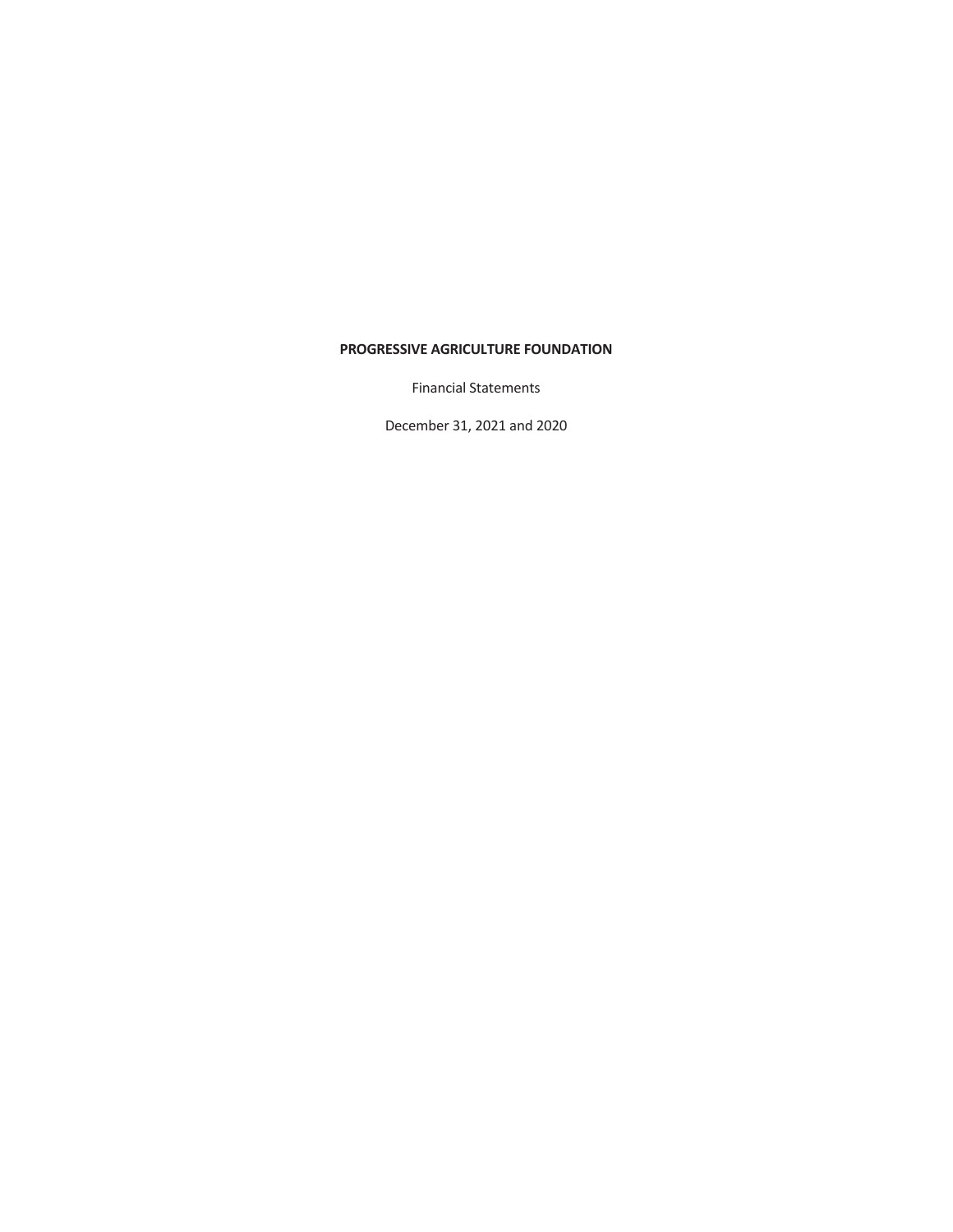## **TABLE OF CONTENTS**

| <b>FINANCIAL STATEMENTS</b> |  |
|-----------------------------|--|
|                             |  |
|                             |  |
|                             |  |
|                             |  |
|                             |  |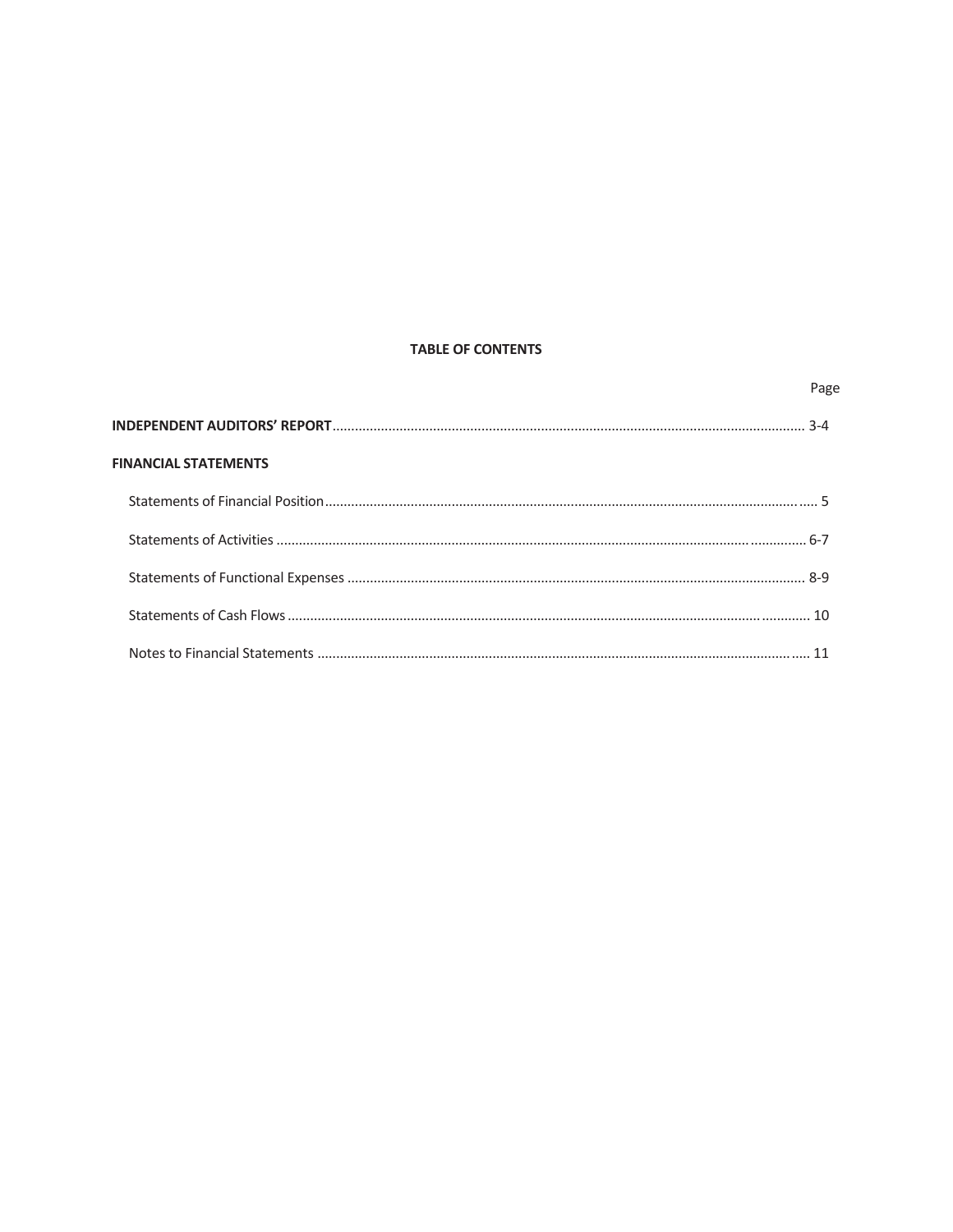

### **INDEPENDENT AUDITORS' REPORT**

To the Board of Directors Progressive Agriculture Foundation Birmingham, Alabama

## **Opinion**

We have audited the accompanying financial statements of Progressive Agriculture Foundation (a nonprofit organization), which comprise the statements of financial position as of December 31, 2021 and 2020, and the related statements of activities, functional expenses, and cash flows for the years then ended, and the related notes to the financial statements.

In our opinion, the financial statements referred to above present fairly, in all material respects, the financial position of Progressive Agriculture Foundation as of December 31, 2021 and 2020, and the changes in its net assets and its cash flows for the years then ended in accordance with accounting principles generally accepted in the United States of America.

## **Basis for Opinion**

We conducted our audits in accordance with auditing standards generally accepted in the United States of America. Our responsibilities under those standards are further described in the Auditors' Responsibilities for the Audit of the Financials Statements section of our report. We are required to be independent of Progressive Agriculture Foundation and to meet our other ethical responsibilities in accordance with the relevant ethical requirements relating to our audits. We believe that the audit evidence we have obtained is sufficient and appropriate to provide a basis for our audit opinion.

## **Responsibility of Management for the Financial Statements**

Management is responsible for the preparation and fair presentation of these financial statements in accordance with accounting principles generally accepted in the United States of America, and for the design, implementation, and maintenance of internal control relevant to the preparation and fair presentation of financial statements that are free from material misstatement, whether due to fraud or error.

In preparing the financial statements, management is required to evaluate whether there are conditions or events, considered in the aggregate, that raise substantial doubt about Progressive Agriculture Foundation's ability to continue as a going concern within one year after the date the financial statements are available to be issued.

## **Auditors' Responsibilities for the Audit of Financial Statements**

Our objectives are to obtain reasonable assurance about whether the financial statements as a whole are free from material misstatement, whether due to fraud or error, and to issue an auditors' report that includes our opinion. Reasonable assurance is a high level of assurance but is not absolute assurance and therefore is not a guarantee that an audit conducted in accordance with generally accepted auditing standards will always detect a material misstatement when it exists. The risk of not detecting a material misstatement resulting from fraud is higher than for one resulting from error, as fraud may involve collusion, forgery, intentional omissions, misrepresentations, orthe override of internal control. Misstatements, including omissions, are considered material if there is a substantial likelihood that, individually or in the aggregate, they would influence the judgment made by a reasonable user based on the financial statements.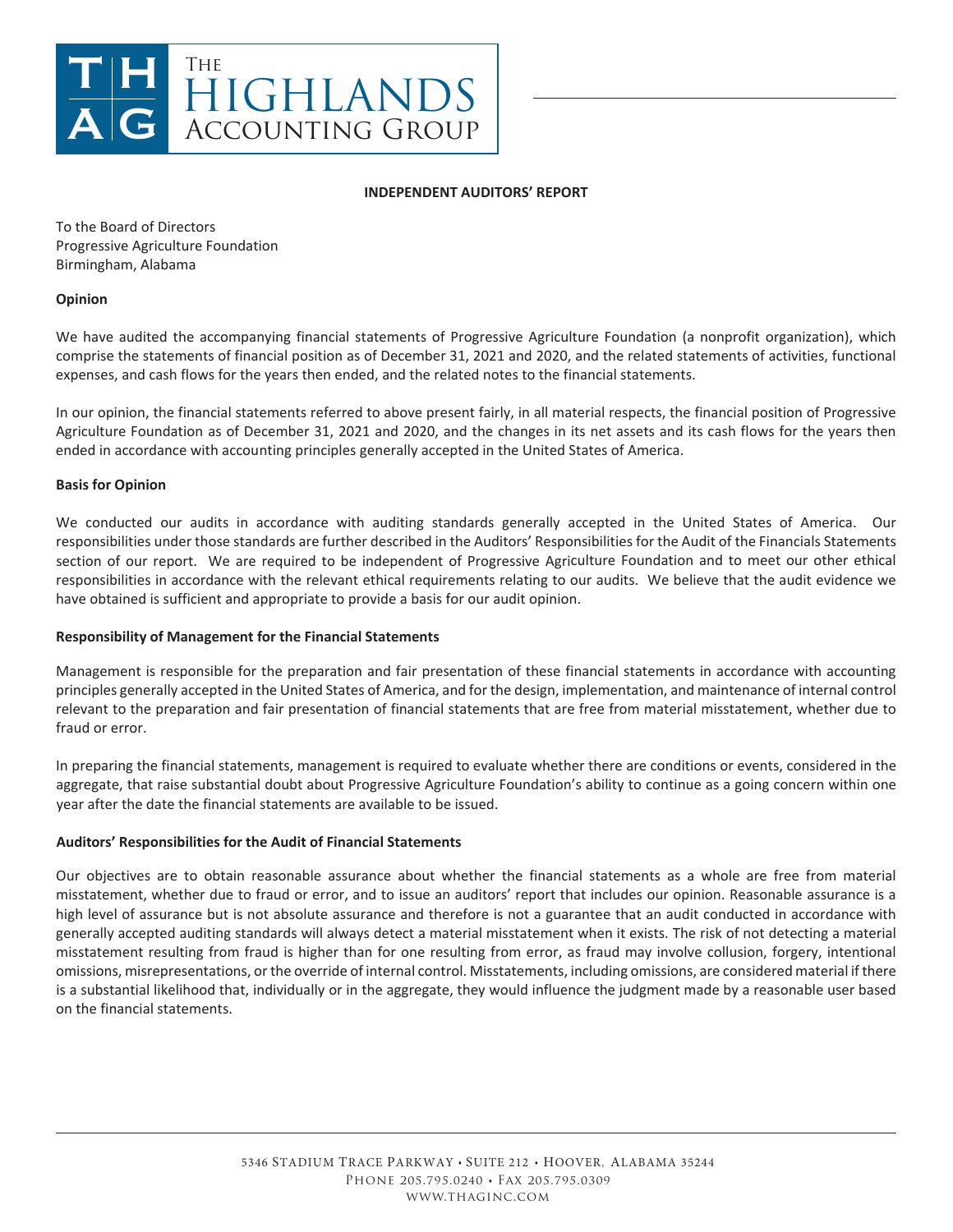In performing an audit in accordance with generally accepted auditing standards, we:

- x Exercise professional judgment and maintain professional skepticism throughout the audit.
- Identify and assess the risks of material misstatement of the financial statements, whether due to fraud or error, and design and perform audit procedures responsive to those risks. Such procedures include examining, on a test basis, evidence regarding the amounts and disclosures in the financial statements.
- x Obtain an understanding of internal control relevant to the audit in order to design audit procedures that are appropriate in the circumstances, but not for the purpose of expressing an opinion on the effectiveness of Progressive Agriculture Foundation's internal control. Accordingly, no such opinion is expressed.
- Evaluate the appropriateness of accounting policies used and the reasonableness of significant accounting estimates made by management, as well as evaluate the overall presentation of the financial statements.
- Conclude whether, in our judgment, there are conditions or events, considered in the aggregate, that raise substantial doubt about Progressive Agriculture Foundation's ability to continue as a going concern for a reasonable period of time.

We are required to communicate with those charged with governance regarding, among other matters, the planned scope and timing of the audit, significant audit findings, and certain internal control related matters that we identified during the audit.

The Highlands accounting Group, Inc.

The Highlands Accounting Group, Inc.

Birmingham, Alabama April 19, 2022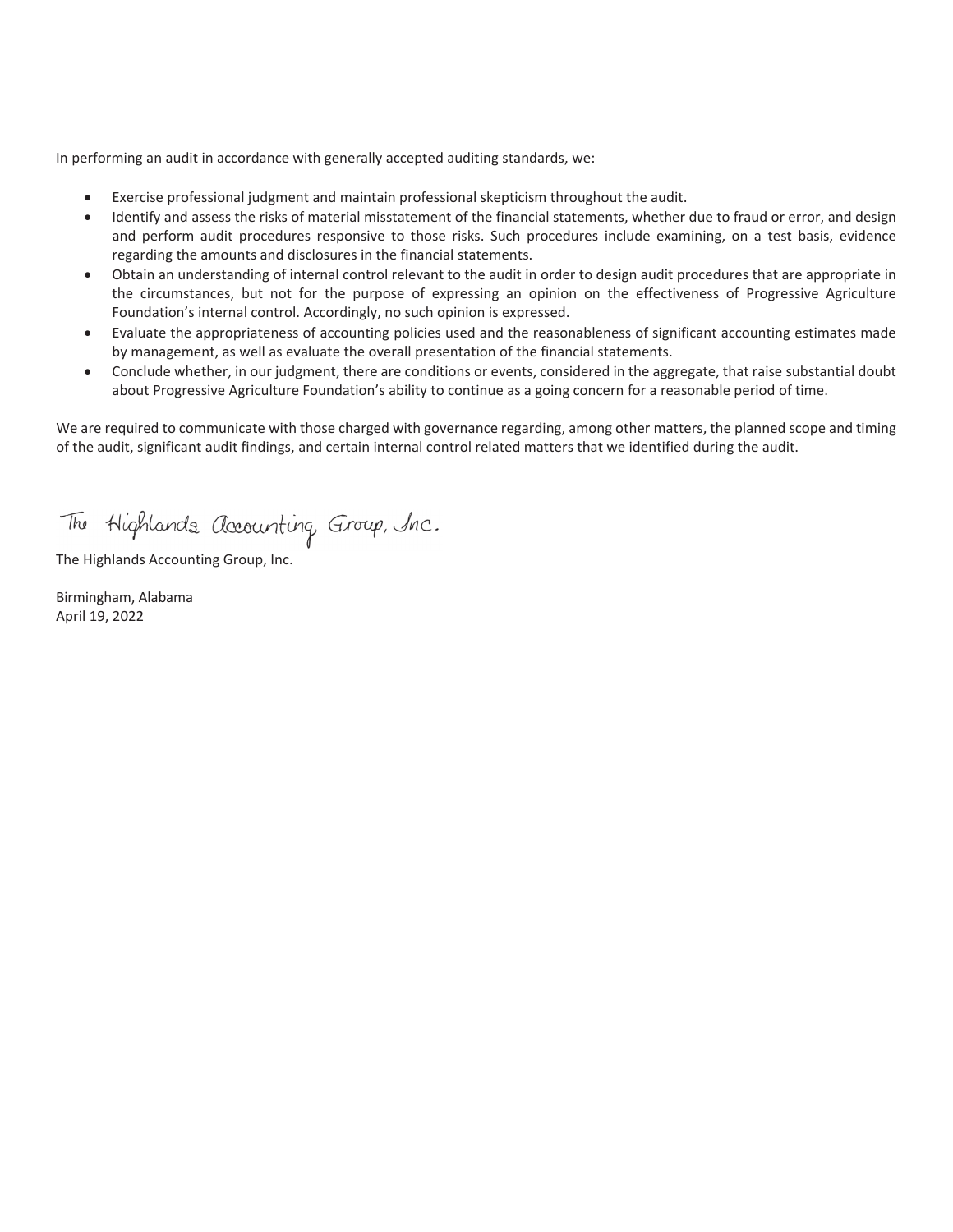Statements of Financial Position December 31, 2021 and 2020

|                                         | 2021             |     | 2020      |  |  |
|-----------------------------------------|------------------|-----|-----------|--|--|
| <b>Assets</b>                           |                  |     |           |  |  |
| Current assets                          |                  |     |           |  |  |
| Cash and cash equivalents               | \$<br>664,085    | Ŝ.  | 217,840   |  |  |
| Certificates of deposit                 | 86,987           |     | 86,196    |  |  |
| Prepaid expenses and supplies           | 28,285           |     | 240,637   |  |  |
| Pledges receivable                      | 321,750          |     | 467,500   |  |  |
| Other receivables                       | 66,000           |     |           |  |  |
|                                         | 1,167,107        |     | 1,012,173 |  |  |
| Restricted certificates of deposit      | 16,000           |     | 16,000    |  |  |
| Long-term pledges receivable, net       | 396,127          |     |           |  |  |
| Property and equipment, net             | 23,720           |     | 4,767     |  |  |
|                                         | $1,602,954$ \$   |     | 1,032,940 |  |  |
| <b>Liabilities and Net Assets</b>       |                  |     |           |  |  |
| Accounts payable                        | \$<br>$2,894$ \$ |     | 3,175     |  |  |
| Accrued payroll and related liabilities | 11,656           |     | 8,807     |  |  |
|                                         | 14,550           |     | 11,982    |  |  |
| Net assets                              |                  |     |           |  |  |
| Without donor restrictions              | 825,904          |     | 646,558   |  |  |
| With donor restrictions                 | 762,500          |     | 374,400   |  |  |
|                                         | 1,588,404        |     | 1,020,958 |  |  |
|                                         | \$<br>1,602,954  | -\$ | 1,032,940 |  |  |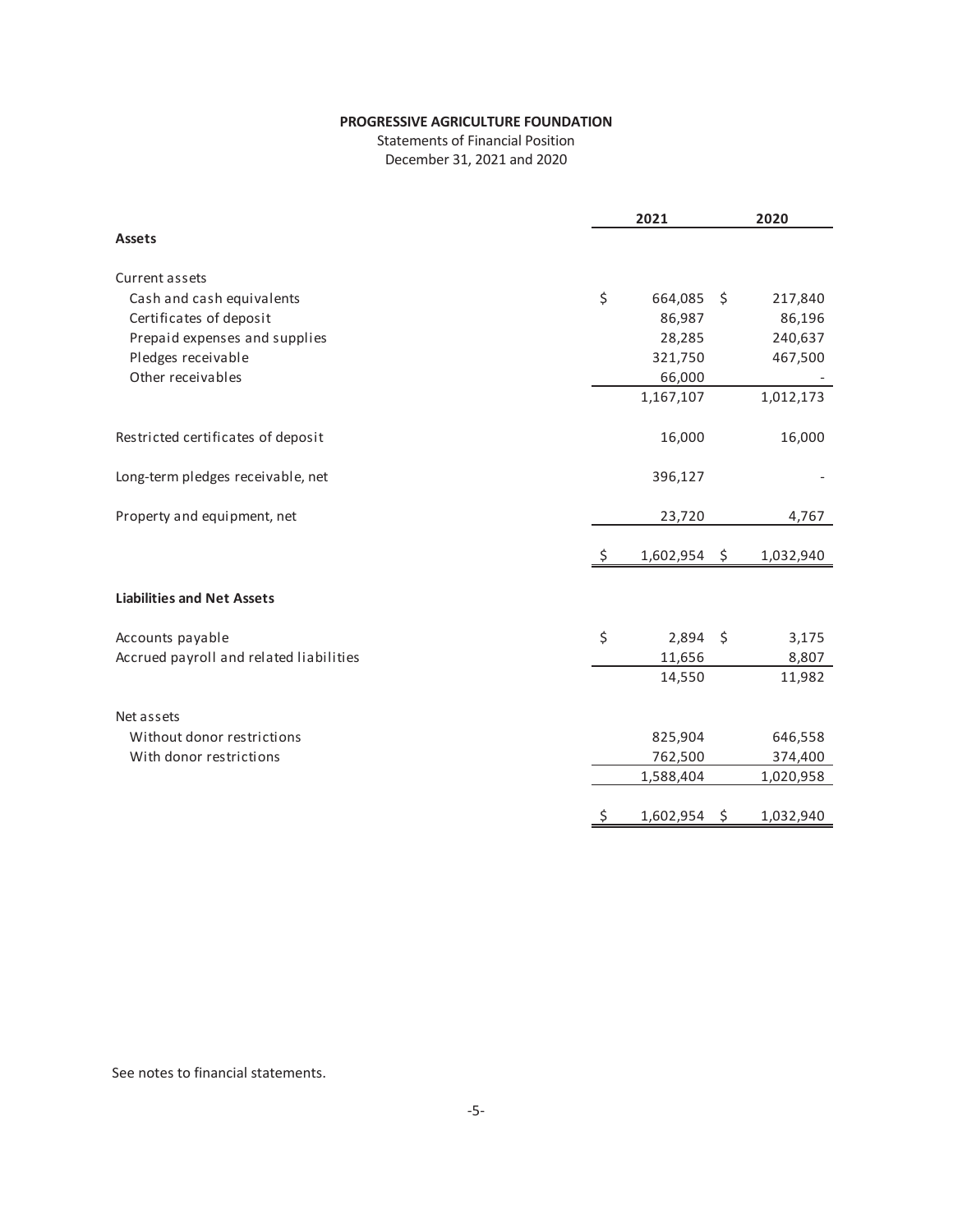Statement of Activities Year ended December 31, 2021

|                                                                 |    | <b>Net assets</b><br>without donor<br>restrictions |     | <b>Net assets</b><br>with donor<br>restrictions |      | <b>Total</b> |
|-----------------------------------------------------------------|----|----------------------------------------------------|-----|-------------------------------------------------|------|--------------|
| <b>Public Support and Revenue</b>                               |    |                                                    |     |                                                 |      |              |
| <b>Public Support of Farm Safety Day Programs</b>               |    |                                                    |     |                                                 |      |              |
| Cash pledges                                                    | \$ | 792,349                                            | -\$ | 746,500                                         | - \$ | 1,538,849    |
| Gifts-in-kind                                                   |    | 615,128                                            |     |                                                 |      | 615,128      |
|                                                                 |    | 1,407,477                                          |     | 746,500                                         |      | 2,153,977    |
| Revenue                                                         |    |                                                    |     |                                                 |      |              |
| Interest                                                        |    | 1,854                                              |     |                                                 |      | 1,854        |
| Training                                                        |    | 8,375                                              |     |                                                 |      | 8,375        |
| Other                                                           |    | 175,257                                            |     |                                                 |      | 175,257      |
|                                                                 |    | 185,486                                            |     |                                                 |      | 185,486      |
| <b>Net Assets Released from Restrictions</b>                    |    | 358,400                                            |     | (358, 400)                                      |      |              |
|                                                                 |    | 1,951,363                                          |     | 388,100                                         |      | 2,339,463    |
| <b>Expenses</b>                                                 |    |                                                    |     |                                                 |      |              |
| Program services - Farm Safety Day Programs<br>Support services |    | 1,308,385                                          |     |                                                 |      | 1,308,385    |
| Fundraising                                                     |    | 289,352                                            |     |                                                 |      | 289,352      |
| Administrative and general                                      |    | 174,280                                            |     |                                                 |      | 174,280      |
|                                                                 |    | 1,772,017                                          |     |                                                 |      | 1,772,017    |
| Change in net assets                                            |    | 179,346                                            |     | 388,100                                         |      | 567,446      |
| Net assets - beginning of year                                  |    | 646,558                                            |     | 374,400                                         |      | 1,020,958    |
| Net assets - end of year                                        | \$ | 825,904                                            | Ŝ   | 762,500                                         | \$   | 1,588,404    |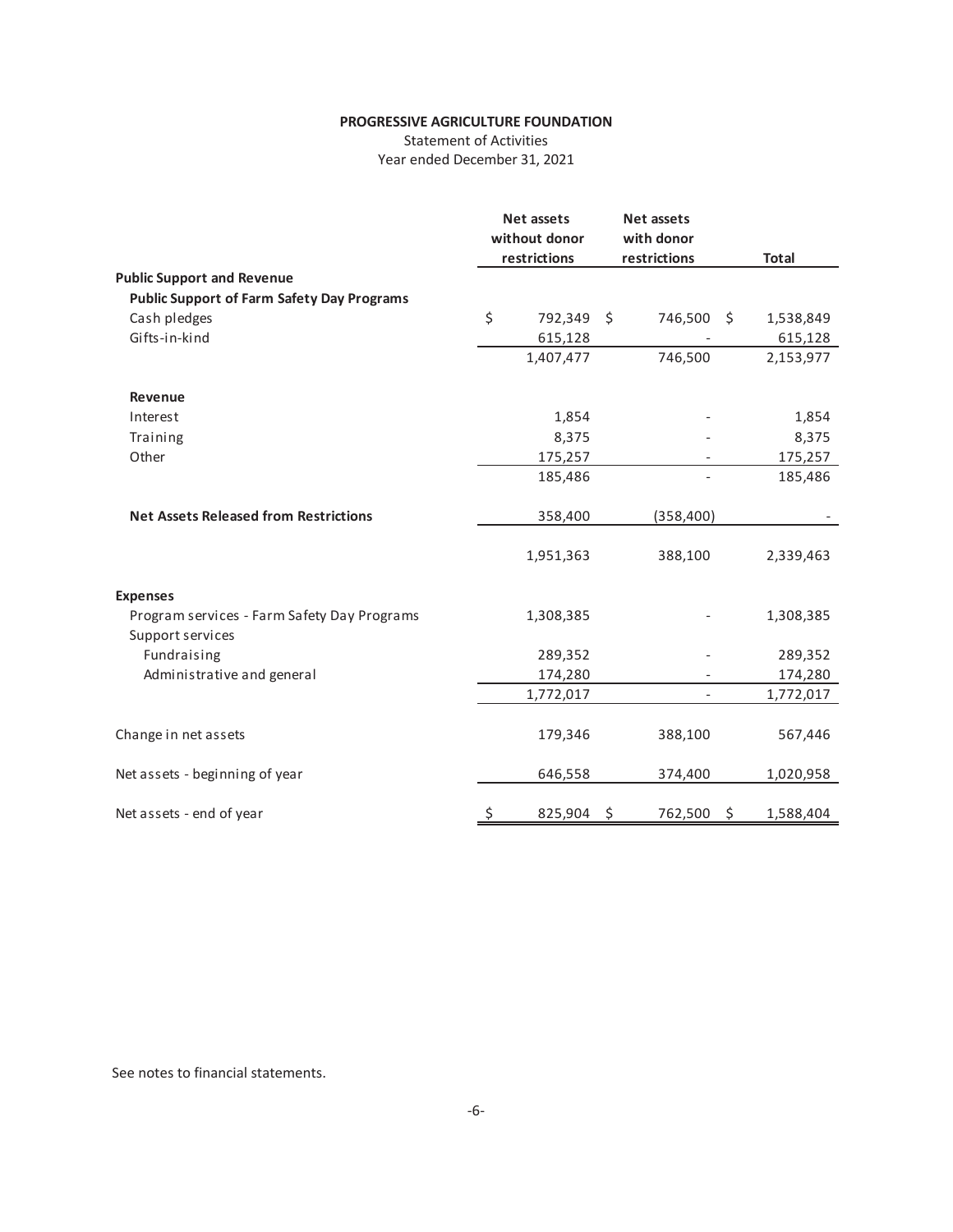Statement of Activities Year ended December 31, 2020

|                                                                 | <b>Net assets</b><br>without donor<br>restrictions |     | <b>Net assets</b><br>with donor<br>restrictions |    | <b>Total</b> |
|-----------------------------------------------------------------|----------------------------------------------------|-----|-------------------------------------------------|----|--------------|
| <b>Public Support and Revenue</b>                               |                                                    |     |                                                 |    |              |
| <b>Public Support of Farm Safety Day Programs</b>               |                                                    |     |                                                 |    |              |
| Cash pledges                                                    | \$<br>746,923                                      | -\$ | 358,400                                         | Ŝ. | 1,105,323    |
| Gifts-in-kind                                                   | 507,369                                            |     |                                                 |    | 507,369      |
|                                                                 | 1,254,292                                          |     | 358,400                                         |    | 1,612,692    |
| Revenue                                                         |                                                    |     |                                                 |    |              |
| Interest                                                        | 2,849                                              |     |                                                 |    | 2,849        |
| Training                                                        | 3,601                                              |     |                                                 |    | 3,601        |
| Other                                                           | 99,271                                             |     |                                                 |    | 99,271       |
|                                                                 | 105,721                                            |     |                                                 |    | 105,721      |
| <b>Net Assets Released from Restrictions</b>                    | 615,000                                            |     | (615,000)                                       |    |              |
|                                                                 | 1,975,013                                          |     | (256, 600)                                      |    | 1,718,413    |
| <b>Expenses</b>                                                 |                                                    |     |                                                 |    |              |
| Program services - Farm Safety Day Programs<br>Support services | 994,179                                            |     |                                                 |    | 994,179      |
| Fundraising                                                     | 255,480                                            |     |                                                 |    | 255,480      |
| Administrative and general                                      | 158,994                                            |     |                                                 |    | 158,994      |
|                                                                 | 1,408,653                                          |     |                                                 |    | 1,408,653    |
| Change in net assets                                            | 566,360                                            |     | (256, 600)                                      |    | 309,760      |
| Net assets - beginning of year                                  | 80,198                                             |     | 631,000                                         |    | 711,198      |
| Net assets - end of year                                        | \$<br>646,558                                      | Ś   | 374,400                                         | \$ | 1,020,958    |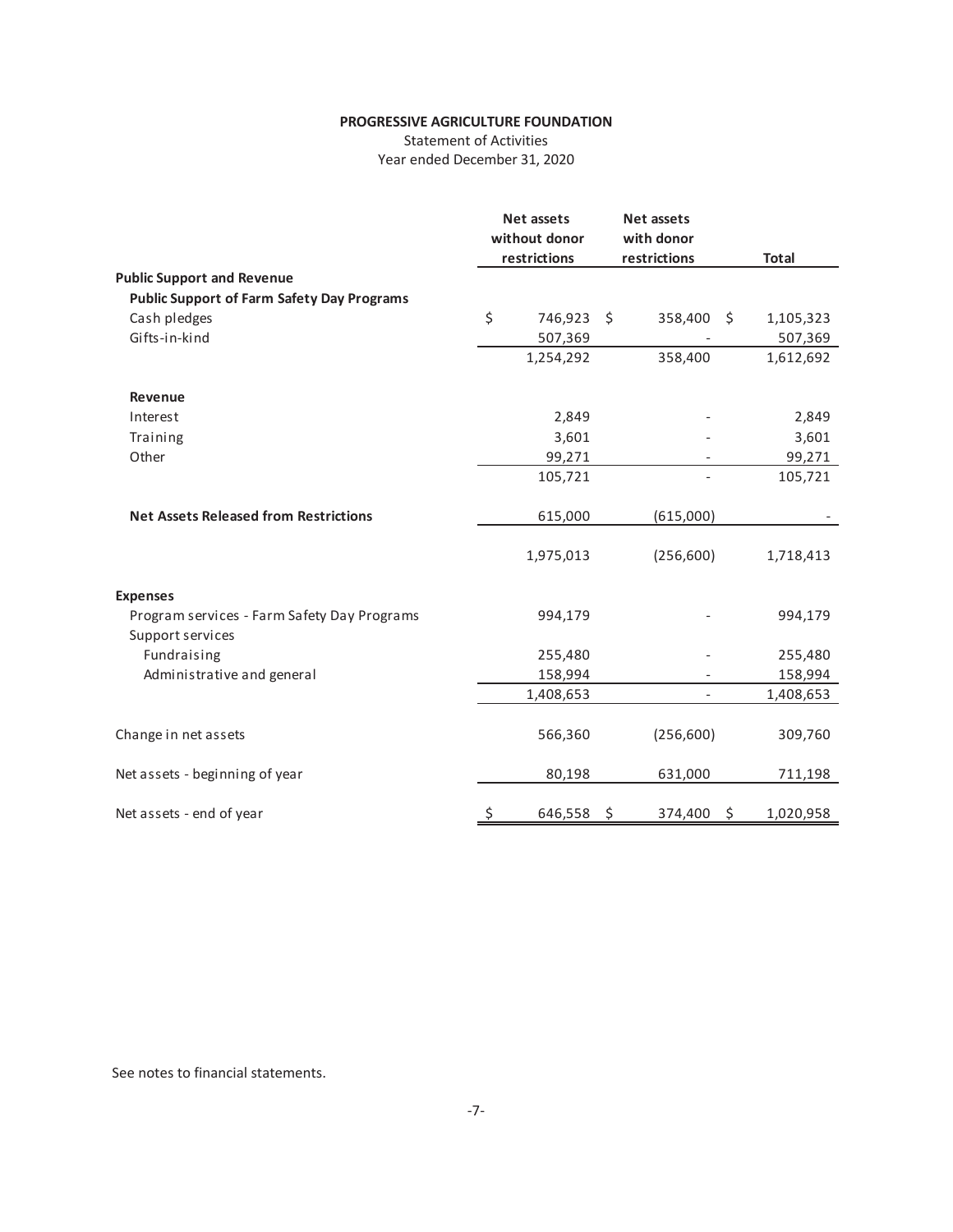Statement of Functional Expenses Year ended December 31, 2021

|                                     | Program         |           |     |                          |                         |                 |  |
|-------------------------------------|-----------------|-----------|-----|--------------------------|-------------------------|-----------------|--|
|                                     | <b>Services</b> |           |     | <b>Fundraising</b>       | and General             | <b>Total</b>    |  |
| Advertising and public relations    | \$              | 654,758   | -\$ | $\overline{\phantom{a}}$ | \$<br>$\qquad \qquad -$ | \$<br>654,758   |  |
| Auto                                |                 |           |     |                          | 2,065                   | 2,065           |  |
| <b>Bank fees</b>                    |                 |           |     |                          | 168                     | 168             |  |
| Board meetings                      |                 |           |     |                          | 2,280                   | 2,280           |  |
| Dues and subscriptions              |                 |           |     |                          | 2,234                   | 2,234           |  |
| Employee benefits and payroll taxes |                 | 70,247    |     | 59,215                   | 11,219                  | 140,681         |  |
| Insurance                           |                 | 32,934    |     |                          | 7,768                   | 40,702          |  |
| Miscellaneous                       |                 |           |     | 4,457                    | 4,173                   | 8,630           |  |
| Office supplies                     |                 |           |     | 635                      | 7,637                   | 8,272           |  |
| Postage                             |                 | 23,589    |     |                          | 443                     | 24,032          |  |
| Professional fees                   |                 |           |     |                          | 43,529                  | 43,529          |  |
| Rent                                |                 | 9,196     |     |                          |                         | 9,196           |  |
| Salaries                            |                 | 258,788   |     | 196,600                  | 91,204                  | 546,592         |  |
| Supplies                            |                 | 32,777    |     |                          |                         | 32,777          |  |
| Taxes and licenses                  |                 |           |     | 19,147                   | 57                      | 19,204          |  |
| Telephone                           |                 | 7,247     |     | 3,658                    | 1,503                   | 12,408          |  |
| Training manuals and supplies       |                 | 78        |     |                          |                         | 78              |  |
| Training sessions                   |                 | 1,119     |     |                          |                         | 1,119           |  |
| Travel                              |                 |           |     | 5,640                    |                         | 5,640           |  |
| T-shirts                            |                 | 207,793   |     |                          |                         | 207,793         |  |
| Website                             |                 | 9,859     |     |                          |                         | 9,859           |  |
|                                     | <u>\$</u>       | 1,308,385 | Ş   | 289,352                  | \$<br>174,280           | \$<br>1,772,017 |  |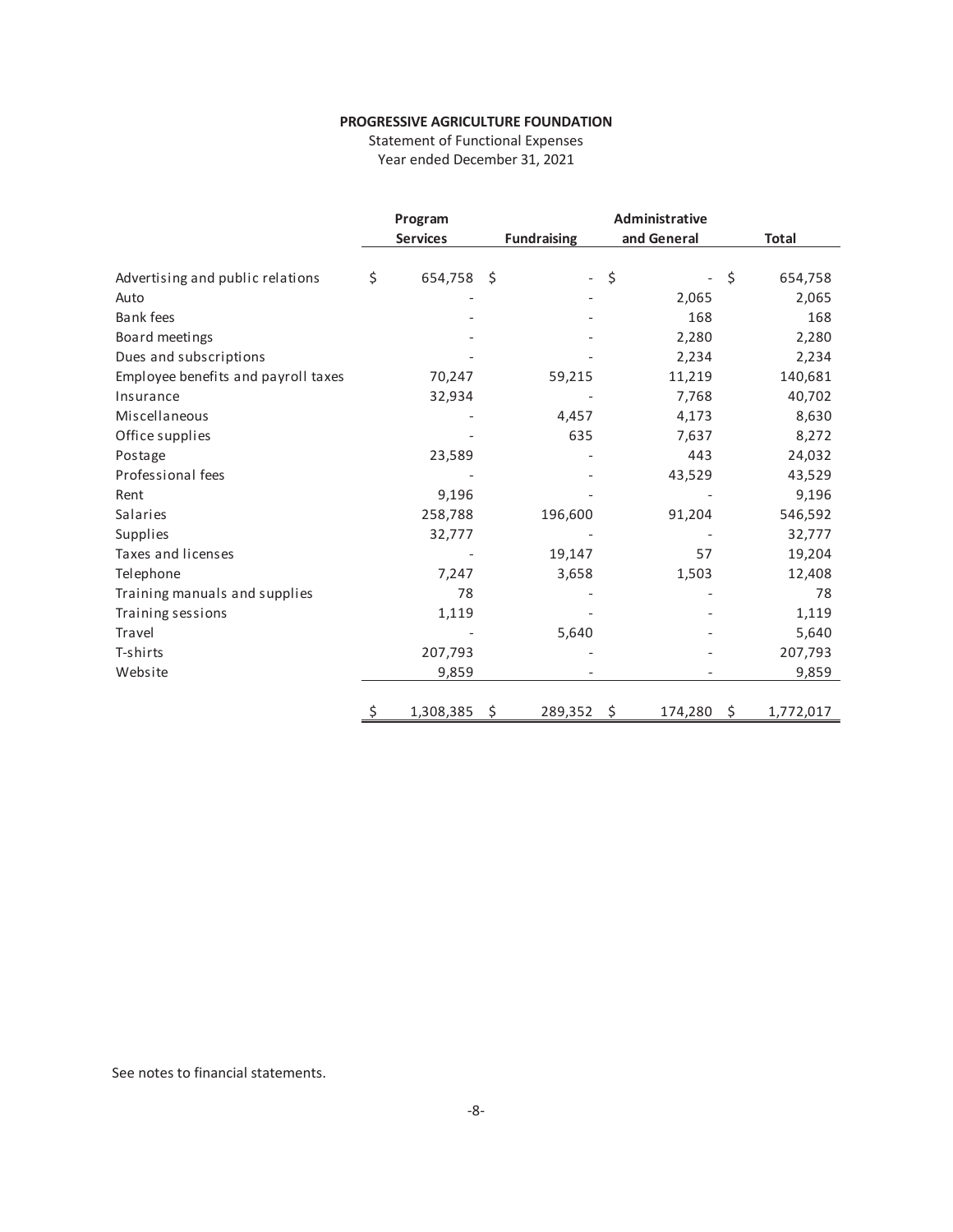Statement of Functional Expenses Year ended December 31, 2020

|                                     | Program         | Administrative |                          |                                |    |              |  |  |
|-------------------------------------|-----------------|----------------|--------------------------|--------------------------------|----|--------------|--|--|
|                                     | <b>Services</b> |                | <b>Fundraising</b>       | and General                    |    | <b>Total</b> |  |  |
| Advertising and public relations    | \$<br>528,206   | Ŝ.             | $\overline{\phantom{0}}$ | \$<br>$\overline{\phantom{a}}$ | \$ | 528,206      |  |  |
| Auto                                |                 |                |                          | 1,676                          |    | 1,676        |  |  |
| Bank fees                           |                 |                |                          | 98                             |    | 98           |  |  |
| Board meetings                      |                 |                |                          | 610                            |    | 610          |  |  |
| Dues and subscriptions              |                 |                |                          | 583                            |    | 583          |  |  |
| Employee benefits and payroll taxes | 69,043          |                | 48,669                   | 10,946                         |    | 128,658      |  |  |
| General program planning            | 25,104          |                |                          |                                |    | 25,104       |  |  |
| Insurance                           | 28,722          |                |                          | 4,429                          |    | 33,151       |  |  |
| Miscellaneous                       |                 |                | 5,849                    | 2,342                          |    | 8,191        |  |  |
| Office supplies                     |                 |                | 1,010                    | 7,423                          |    | 8,433        |  |  |
| Postage                             | 10,291          |                |                          | 411                            |    | 10,702       |  |  |
| Printing and reproduction           |                 |                |                          | 1,050                          |    | 1,050        |  |  |
| Professional fees                   |                 |                |                          | 40,125                         |    | 40,125       |  |  |
| Rent                                | 11,823          |                |                          |                                |    | 11,823       |  |  |
| Salaries                            | 238,858         |                | 167,426                  | 88,038                         |    | 494,322      |  |  |
| Sponsor meetings                    |                 |                | 1,366                    |                                |    | 1,366        |  |  |
| Supplies                            | 13,078          |                |                          |                                |    | 13,078       |  |  |
| Taxes and licenses                  |                 |                | 23,238                   | 49                             |    | 23,287       |  |  |
| Telephone                           | 8,516           |                | 3,198                    | 1,214                          |    | 12,928       |  |  |
| Training manuals and supplies       | 1,069           |                |                          |                                |    | 1,069        |  |  |
| Training sessions                   | 7,351           |                |                          |                                |    | 7,351        |  |  |
| Travel                              |                 |                | 4,724                    |                                |    | 4,724        |  |  |
| T-shirts                            | 44,489          |                |                          |                                |    | 44,489       |  |  |
| Website                             | 7,629           |                |                          |                                |    | 7,629        |  |  |
|                                     | \$<br>994,179   | \$             | 255,480                  | \$<br>158,994                  | \$ | 1,408,653    |  |  |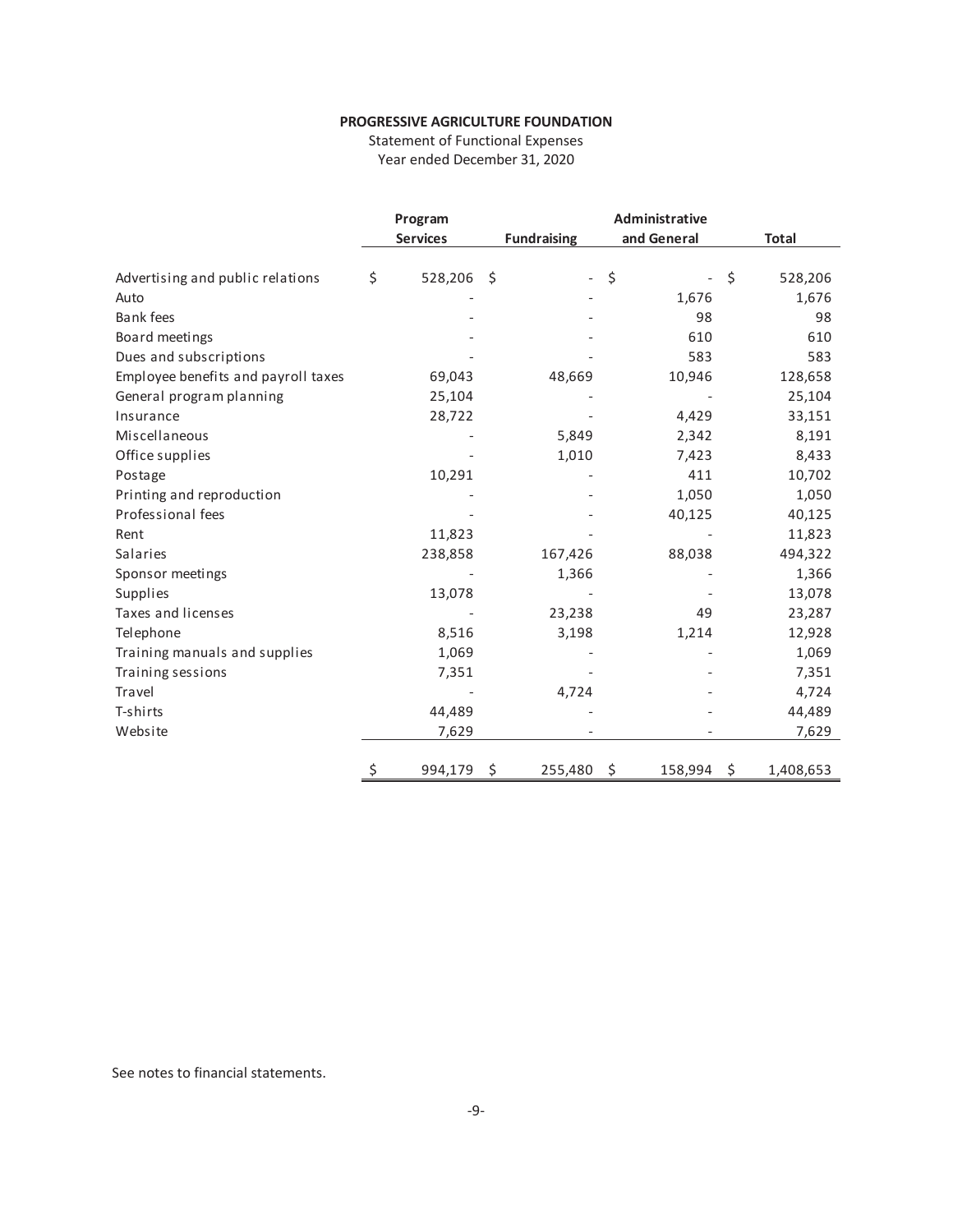Statements of Cash Flows Years ended December 31, 2021 and 2020

|                                                           | 2021             | 2020       |
|-----------------------------------------------------------|------------------|------------|
| <b>Operating Activities</b>                               |                  |            |
| Change in net assets                                      | \$<br>567,446 \$ | 309,760    |
| Adjustments to reconcile change in net assets to net cash |                  |            |
| provided by operating activities                          |                  |            |
| Donation of vehicle                                       | (16,500)         | (5,500)    |
| Depreciation                                              | 3,437            | 733        |
| Changes in operating assets and liabilities               |                  |            |
| Certificates of deposit - interest                        | (791)            | (1,617)    |
| Prepaid expenses                                          | 212,352          | (220, 415) |
| Pledges receivable                                        | (250, 377)       | 10,766     |
| Other receivables                                         | (66,000)         |            |
| Accounts payable                                          | (281)            | (9, 973)   |
| Accrued payroll and related liabilities                   | 2,849            | (16, 525)  |
| Net cash provided by operating activities                 | 452,135          | 67,229     |
| <b>Investing Activities</b>                               |                  |            |
| Purchases of property and equipment                       | (5,890)          |            |
| Net cash used in investing activities                     | (5,890)          |            |
| Net increase in cash and cash equivalents                 | 446,245          | 67,229     |
| Cash and cash equivalents - beginning of year             | 217,840          | 150,611    |
| Cash and cash equivalents - end of year                   | 664,085          | 217,840    |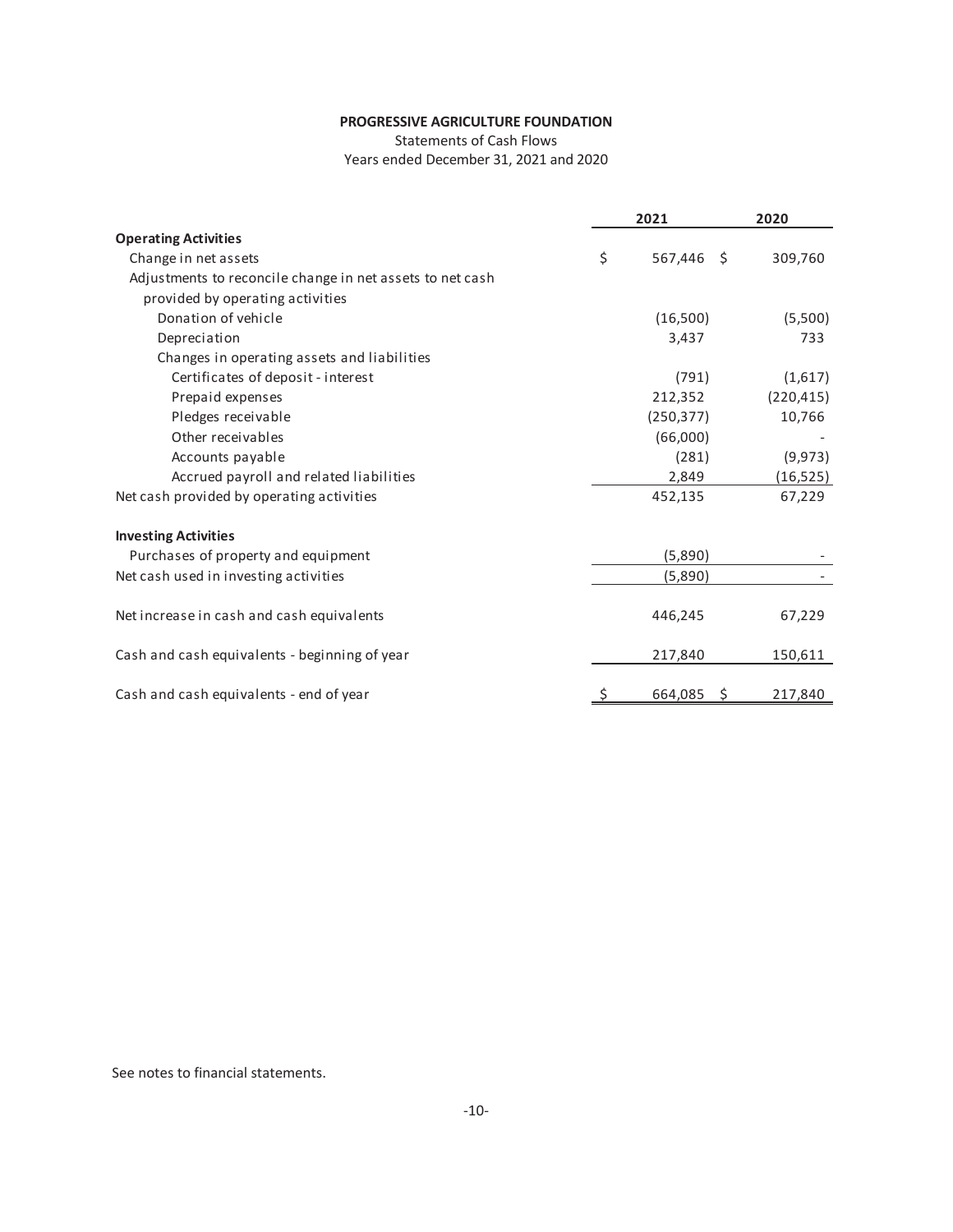Notes to Financial Statements December 31, 2021 and 2020

#### **NOTE 1 - SUMMARY OF SIGNIFICANT ACCOUNTING POLICIES**

**Nature of Organization** - Progressive Agriculture Foundation (the Organization) was established as a nonprofit private foundation in 1997 to coordinate and oversee farm safety and health programs provided to qualified groups who request to participate in the program. The Organization changed its status from a private foundation to a public charity in 2004. The vision of the Organization is that no child would become ill, be injured or die from farm, ranch and rural activities. The mission is to provide education and training to make farm, ranch, and rural life safer and healthier for children and their communities. The Organization is engaged in various education and training activities to make farm and ranch life safer and healthier for all children throughout the United States and Canada.

**Basis of Accounting** - The financial statements of the Organization have been prepared in accordance with accounting principles generally accepted in the United States of America. In preparing the financial statements, management evaluated subsequent events through the date of the independent auditors' report, the date the financial statements were available to be issued.

**Use of Estimates** - The preparation of financial statements in conformity with accounting principles generally accepted in the United States of America requires management to make estimates and assumptions that affect the reported amounts of assets and liabilities and disclosure of contingent assets and liabilities at the date ofthe financial statements and the reported amounts of revenue and expenses during the reporting period. Actual results could differ from those estimates.

**Cash and Cash Equivalents** - The Organization considers all instruments with an original maturity of three months or less to be cash and cash equivalents. Cash and cash equivalents are maintained at financial institutions and, at times, balances may exceed federally insured limits. These amounts represent actual account balances held by financial institutions at the end of the period, and unlike the balance reported in the financial statements, the account balances do not reflect timing delays inherent in reconciling items such as outstanding checks and deposits in transit. The Organization has never experienced any losses related to these balances. The Organization held restricted cash related to future Progressive Agriculture Safety Day Programs of \$26,000 and \$5,000 at December 31, 2021 and 2020, respectively.

**Pledges Receivable** - The Organization reports pledges receivable at net realizable value. Pledges receivable are considered to be unconditional promises to give and are recognized as revenuesin the period the pledges are made. Conditional promises to give are recognized only when the conditions on which they depend are substantially met and the promises become unconditional.Management determines the allowance for uncollectible pledges based on historical losses and current economic conditions. On a continuing basis, management analyzes outstanding pledges and, once they are determined to be uncollectible, they are written off through a charge against an existing allowance account or against current earnings. Based on management's review of current pledges receivable, no allowance for uncollectible pledges was considered necessary at December 31, 2021 and 2020.

A discount on long-term pledges receivable expected to be received over several years is computed using risk-free interest rates applicable to the years in which the pledges are expected to be received. Amortization of the discount is included in donation revenues. The interest rate used in computing the discount of estimated future cash flows was 0.39% for a multi-year pledge received in 2021.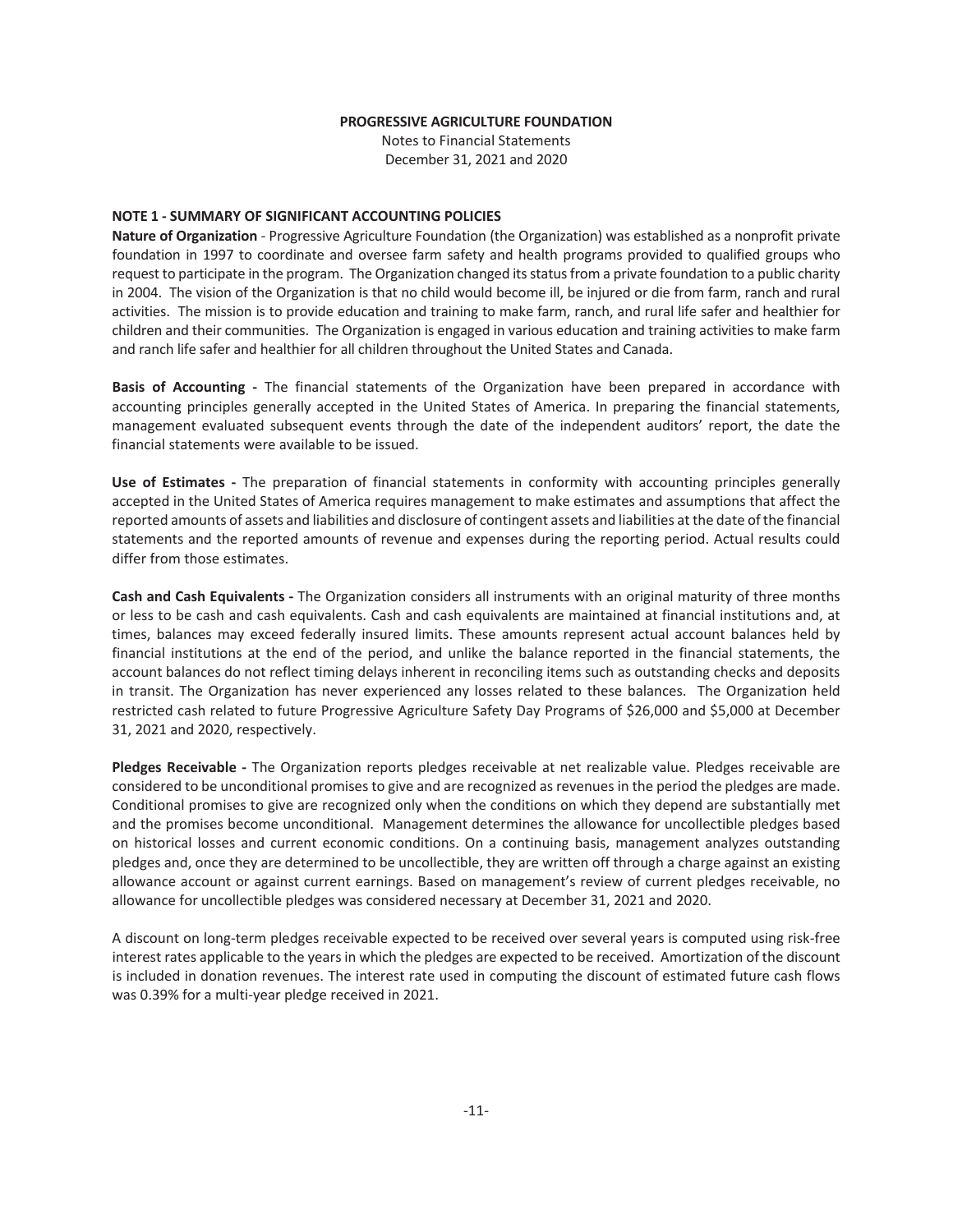Notes to Financial Statements December 31, 2021 and 2020 (Continued)

**Property and Equipment** - Property and equipment are carried at cost, or if contributed, at the estimated fair market value at the date of the contribution, less accumulated depreciation and include expenditures which substantially increase the useful lives of existing property and equipment. Maintenance, repairs and minor renovations are charged to expenses as incurred. When property and equipment are retired or otherwise disposed of, the related costs and accumulated depreciation are removed from the respective accounts and any gain or loss on the disposition is credited or charged to income. The Organization provides for depreciation of property and equipment using the straight-line method designed to amortize costs over estimated useful lives as follows: vehicles and equipment, 5 years; and furniture and equipment, 3 to 5 years. During the years ended December 31, 2021 and 2020, a vehicle was donated to the organization with a value totaling \$16,500 and \$5,500, respectively.

**Net Assets** - The Organization reports information regarding its financial position according to two classes of net assets: without donor restrictions and with donor restrictions. Net assets without donor restrictions are those currently available at the direction of the Board of Directors for use in the Organization's operations and those resources invested in property and equipment. Net assets with donor restrictions are those which are stipulated by donors for specific operating purposes and those that are time restricted.

**Income Taxes** - The Organization has been granted tax-exempt status by the Internal Revenue Service for income tax purposes. The Organization is subject to unrelated business income tax (UBIT) only if it engages in activities subject to the UBIT regulations.

Tax positions are initially recognized in the financial statements when it is more likely than not the position will be sustained upon examination by the tax authorities. The Organization had no uncertain tax positions that qualify for either recognition or disclosure in the financial statements as of December 31, 2021 and 2020, based on an assessment of many factors including experience and interpretations of tax laws applied to the facts of each matter for all open tax years.

**Donated Services and Supplies** - Individual volunteers are responsible for the planning and execution of each Progressive Agriculture Foundation's Safety Day Program. Volunteers provide the planning, registration and oversight function for the programs. Volunteer hours vary by program, location and the number of programs sponsored annually. No amounts for these volunteer hours are recognized in the statements of activities because the criteria for recognition under the provisions of Financial Accounting Standards Board (FASB) ASC 958 have not been satisfied.

Advertising services, satellite training and various supplies were provided to the Organization by certain sponsors. Total gifts-in-kind revenue and expense of \$615,128 and \$507,369 was recorded for the years ended December 31, 2021 and 2020, respectively.

**Functional Expenses** - The Organization allocates its expenses on a functional basis among its various programs. Expenses that can be identified with a specific program are recorded directly according to their natural expense classification. Other expenses that are common to several functions are allocated on the basis periodic time and expense studies. General and administrative expenses include those expenses that are not directly identifiable with any other specific function but provide for the overall support and direction of the Organization.

**Advertising** - The Organization expenses advertising costs as incurred. Advertising costs include print media and totaled \$654,758 and \$528,206 for the years ended December 31, 2021 and 2020, respectively.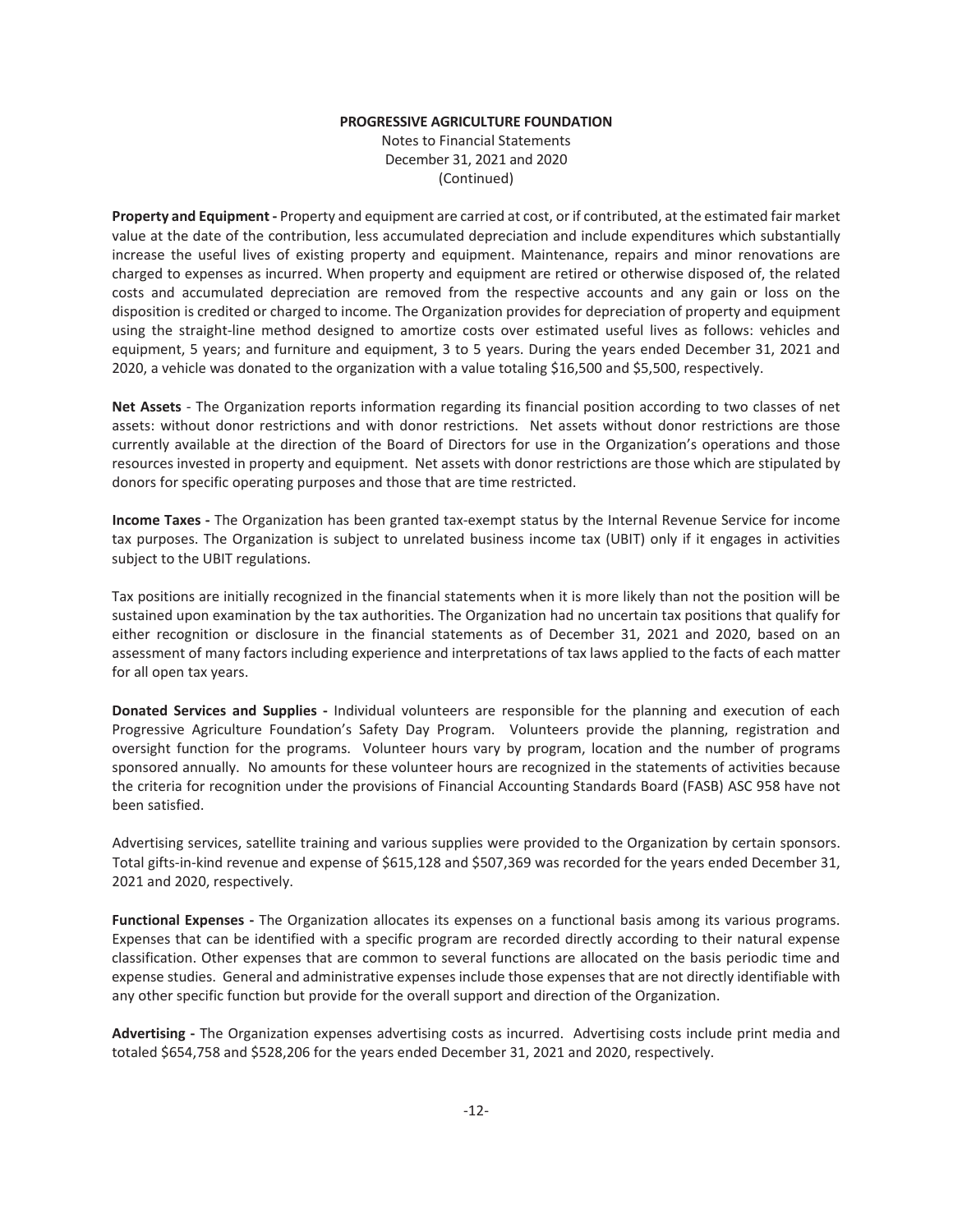Notes to Financial Statements December 31, 2021 and 2020 (Continued)

**Concentrations** - During 2021, approximately 61% of all cash pledges were received from three donors and approximately 90% of in-kind contributions were received from one donor. During 2020, approximately 60% of all cash pledges were received from three donors and approximately 78% of in-kind contributions were received from one donor.

#### **NOTE 2 - LIQUIDITY AND AVAILABILITY**

The Organization has a policy to structure its financial assets to be available as its general expenditures, liabilities and other obligations come due. The Organization's financial assets reflected as assets in the statement of financial position are restricted by donors with time or purpose restrictions as follows:

|                                                                  | 2021      | 2020      |
|------------------------------------------------------------------|-----------|-----------|
|                                                                  |           |           |
| Total assets - end of year                                       | 1,602,954 | 1,032,940 |
| Less those unavailable for general expenditures within one year: |           |           |
| Long-term pledges receivable, net                                | 396,127   |           |
| Property and equipment, net                                      | 23,720    | 4,767     |
| Restricted by donor with time or purpose restrictions            | 746,500   | 358,400   |
| Endowments permanently restricted by donor                       | 16,000    | 16,000    |
|                                                                  |           |           |
|                                                                  | 420.607   | 653,773   |

The Organization has net assets with donor restrictions restricted for the purpose of sponsor programs for specific years. Net assets with donor restrictions include assets required by the donor to be held in perpetuity, and the Organization requires that such endowment assets be invested in certificates of deposit.The annual earnings on these assets will be used to support the programs of the Organization since the donor did place restrictions on the use of appreciation. The Organization follows the Uniform Prudent Management of Institutional Funds Act of 1972 (UPMIFA) and its own governing documents. UPMIFA requires the historical dollar amount of donor restricted endowment fund to be preserved. In the absence of donor restrictions, the net appreciation or a donor-restricted endowment fund is spendable under UPMIFA. No endowment funds were underwater at December 31, 2021 and 2020.The state of Alabama enacted UPMIFA effective 2008, the provisions of which apply to endowment funds existing on or established after that date. The Organization follows ASB ASC 958-205 which provides guidance on the net asset classification of donor restricted endowment funds. The Board of Trustees has determined that certain amount of the Organization's net assets with donor restrictions meet the definition of endowment funds under UPMIFA.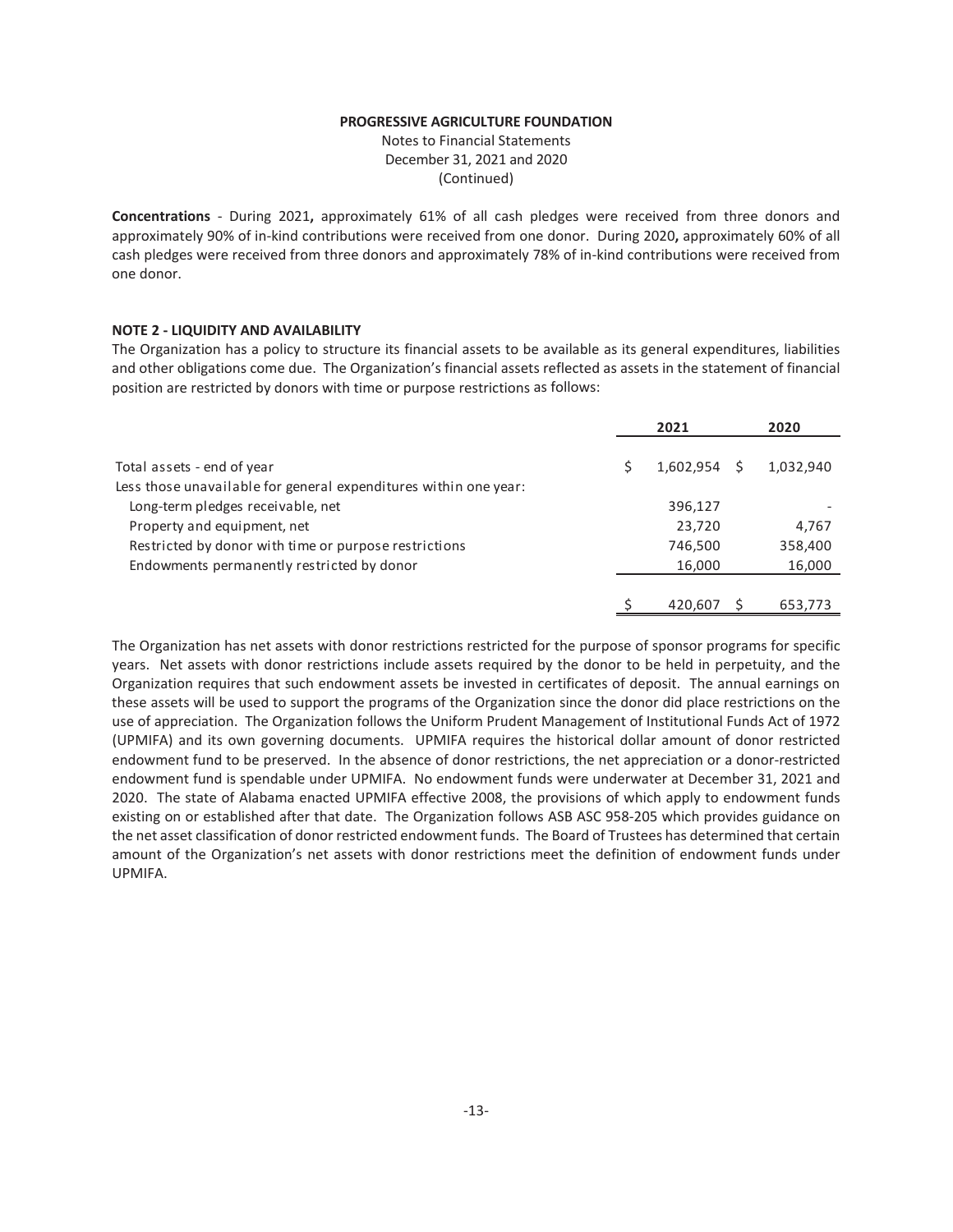Notes to Financial Statements December 31, 2021 and 2020 (Continued)

### **NOTE 3 - PLEDGES RECEIVABLE**

Pledges receivable, all expected to be received in the year related to the safety days below, consisted of the following:

|                                | 2021 |         |     | 2020                     |
|--------------------------------|------|---------|-----|--------------------------|
|                                |      |         |     |                          |
| 2020 Safety Days               | \$   | $\sim$  | -\$ | 15,000                   |
| 2021 Safety Days               |      |         |     | 452,500                  |
| 2022 Safety Days               |      | 321,750 |     |                          |
| 2023 Safety Days               |      | 200,000 |     |                          |
| 2024 Safety Days               |      | 200,000 |     | $\overline{\phantom{0}}$ |
|                                |      | 721,750 |     | 467,500                  |
| Less discount to present value |      | 3,873   |     |                          |
|                                |      |         |     |                          |
|                                |      | 717,877 |     | 467,500                  |

#### **NOTE 4 - PROPERTY AND EQUIPMENT**

Property and equipment consisted of the following:

|                               | 2021   | 2020   |
|-------------------------------|--------|--------|
|                               |        |        |
| Vehicles and equipment        | 57,998 | 35,608 |
| Furniture and equipment       | 3,235  | 3,235  |
|                               | 61,233 | 38,843 |
| Less accumulated depreciation | 37,513 | 34,076 |
|                               |        |        |
|                               | 23,720 | 4,767  |

## **NOTE 5 - CONDITIONAL GRANT AND OTHER RECEIVABLES**

During the years ended December 31, 2021 and 2020, the Organization received approximately \$104,000 and \$93,000, respectively, related to funds obtained under The Consolidated Appropriations Act (CAA) and The Coronavirus Aid, Relief, and Economic Security (Cares) Act. The CAA and CARES Act included several tax opportunities, including expanded employee retention credits (ERC) and appropriated funds for the SBA Paycheck Protection Program (PPP). PPP loans are forgivable if certain qualifications are met and any unforgivable portion will convert to a 1% note payable, to be repaid over two years. The conditions of these government grants were met during the years ended December 31, 2021 and 2020 because the Organization used the proceeds for purposes consistent with the PPP requirements. The amounts have been included in other income on the statements of activities for the years ended December 31, 2021 and 2020 totaling approximately \$104,000 and \$93,000, respectively. The organization has also filed for ERC totaling approximately \$66,000 and has recorded a receivable related to this estimated amount.